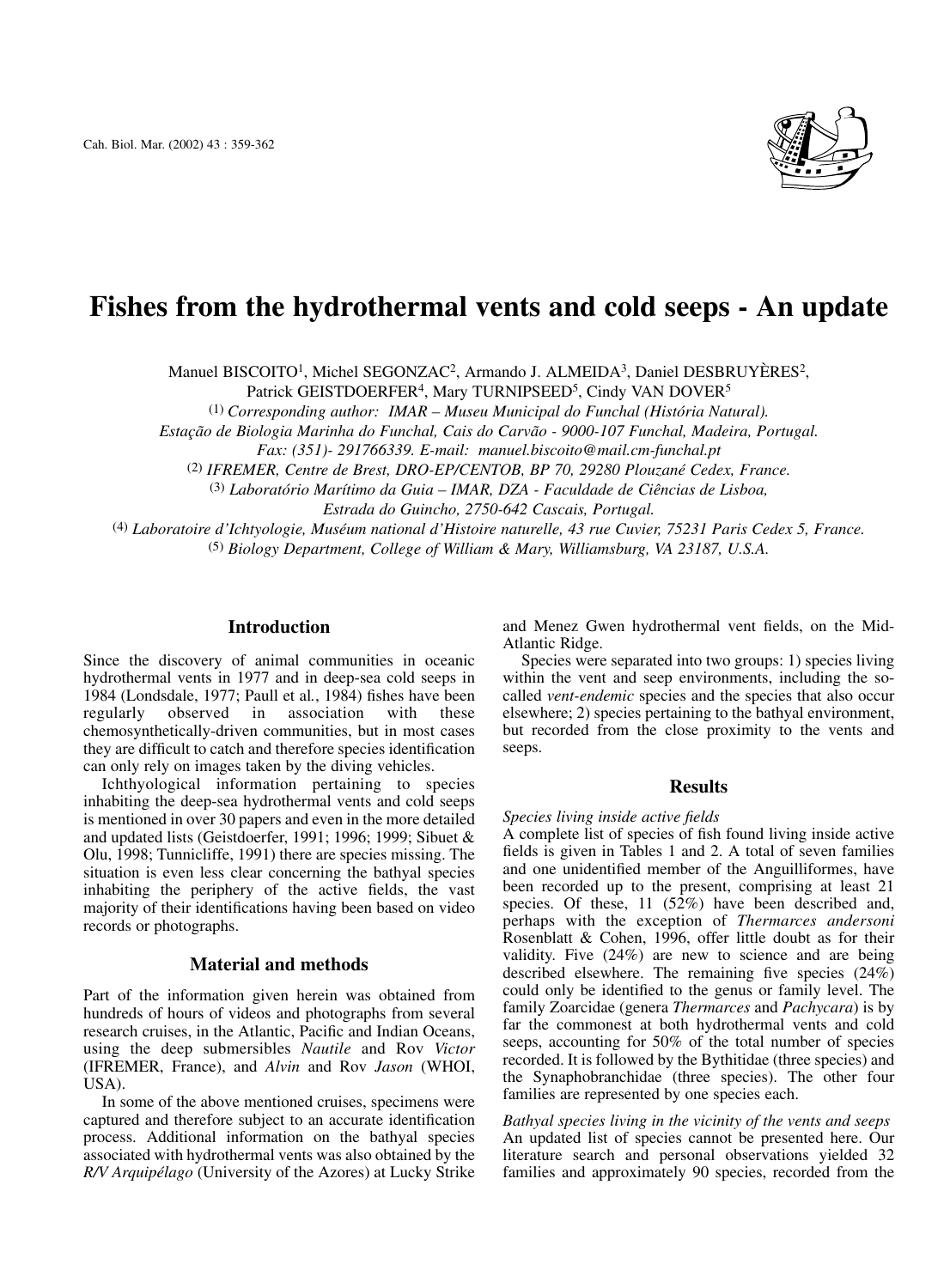**Table 1.** Species recorded from the active hydrothermal vent fields in the Pacific Ocean (Biscoito et al., 2001; Geistdoerfer, 1996 [reviews records prior to 1995]; Hashimoto et al., 1995; 1998; Munroe & Amaoka, 1998; Ono et al., 1996; Segonzac et al., 1997; Tunnicliffe et al., 1998; Yamamoto et al., 1999).

| <b>Species</b>                                                                                                                                                         | Lau<br><b>Basin</b><br>$22^{\circ}$ S | <b>Manus</b><br><b>Basin</b><br>3°S | Juan de<br>Fuca<br>45-47°N | <b>EPR</b><br>$21^{\circ}$ N | <b>EPR</b><br>$11-13°N$ | <b>EPR</b><br>9°N            | <b>EPR</b><br>$17-19^\circ$ S | Galap.<br><b>Ridge</b><br>$0^{\circ}47'N$ | <b>Minami</b><br>Ensei-<br>Knoll<br>(Japan)<br>$28^{\circ}25^{\prime}N$ | Kaikata<br>Seamount<br>(Japan)<br>$26^{\circ}42^{\prime}N$ | Kasuga 2<br><b>Seamount</b><br>(Mariana<br>Trough)<br>$21^{\circ}36^{\prime}N$ | <b>North Knoll</b><br>(Iheya Ridge-<br><b>Okinawa</b><br>Trough)<br>$27^{\circ}47'$ N |
|------------------------------------------------------------------------------------------------------------------------------------------------------------------------|---------------------------------------|-------------------------------------|----------------------------|------------------------------|-------------------------|------------------------------|-------------------------------|-------------------------------------------|-------------------------------------------------------------------------|------------------------------------------------------------|--------------------------------------------------------------------------------|---------------------------------------------------------------------------------------|
| Depth (m)                                                                                                                                                              | 1750                                  | 1650-<br>1710                       | 1540-<br>2200              | 2600                         | 2600                    | 2500                         | 2600                          | 2500                                      | 670-780                                                                 | 450                                                        | 400-500                                                                        | 1000-1400                                                                             |
| Anguilliformes sensu lato<br>Synaphobranchidae<br>Thermobiotes mytilogeiton<br>Geistdoerfer, 1991<br><b>Zoarcidae</b><br>Thermarces sp. 1<br>Thermarces cerberus       | $+$                                   |                                     |                            |                              |                         |                              | $\ddot{}$<br>$\ddot{}$        |                                           |                                                                         |                                                            |                                                                                |                                                                                       |
| Rosenblatt & Cohen, 1986<br>Thermarces andersoni <sup>*</sup><br>Rosenblatt & Cohen, 1986<br>Thermarces sp. 2<br>Pachycara rimae Anderson, 1989<br>Pachycara gymninium |                                       |                                     |                            | $\ddot{}$                    | $\pm$<br>$+$            | $\ddot{}$<br>$\! + \!\!\!\!$ |                               | $\ddot{}$                                 |                                                                         |                                                            |                                                                                |                                                                                       |
| Anderson & Peden, 1989<br>Gen. sp.<br>Ophidiidae<br>Gen. sp. Geistdoerfer et al., 1995<br><b>Bythitidae</b><br>Bythites hollisi Cohen,<br>Rosenblatt & Moser, 1990     |                                       | $\ddot{}$                           | $\ddot{}$                  | $\ddot{}$                    | $\ddot{}$               | $\ddot{}$                    | $+$                           | $^{+}$                                    | $\ddot{}$                                                               |                                                            |                                                                                | $\ddot{}$                                                                             |
| Gen. sp.<br>Cyclopteridae<br>Careproctus hyaleius<br>Geistdoerfer, 1994<br>Cynoglossidae<br>Symphurus sp.                                                              |                                       |                                     |                            |                              | $+$                     | $\! + \!\!\!\!$              | $\ddot{}$                     |                                           | $\ddot{}$                                                               | $\ddot{}$                                                  | $\ddot{}$                                                                      |                                                                                       |
| <b>Total number</b><br>of species recorded                                                                                                                             | 1                                     | 1                                   | 1                          | $\overline{2}$               | 4                       | 4                            | 4                             | $\overline{c}$                            | $\overline{2}$                                                          | $\mathbf{1}$                                               | 1                                                                              | 1                                                                                     |

\* Possibly a synonym of *T. cerberus*

immediate vicinity of deep-sea vents and cold seeps in the Atlantic and Pacific Oceans. It was possible to identify 64% of the records to species level. The remaining records belong to species whose identification is only possible with the specimens in hand. Nearly half of the identified species belong to five families: Macrouridae (13), Ophidiidae (9), Squalidae (7), Moridae (7) and Synaphobranchidae (6). Forty three species were recorded from the Atlantic hydrothermal fields (48%) and 38 from the Pacific Ocean vents (42%). From the cold-seep environments 21 species were recorded (23%).

# **Discussion and conclusions**

Vent-living fishes were found at only 20 of some 50 active vent fields discovered to date. The specific diversity found is low and the degree of endemism is high, which seems to be an overall characteristic of the hydrothermal vent faunas (Tunnicliffe, 1991). Of the ~20 known cold-seeps, only four revealed the presence of seep-living fishes, showing again an extremely low diversity and a high degree of endemism.

The family Zoarcidae dominates in terms of the number

of species and biomass. The eelpouts form a highly diverse family with over 220 known species, mostly benthic (Weitzman, 1997) and are one of the more successful fish families to occupy continental slopes, down to 5000 metres (Anderson, 1994; Weitzman, 1997). Nonetheless, it is remarkable that they have been able to adapt (and evolve) to the vent and seep environments. As pointed out by Geistdoerfer (1996) these adaptations are neither anatomical, nor trophic. In order to cope with the chemical conditions of vents and seeps, these species must have biochemical adaptations. These adaptations, as well as the factors conditioning the distribution of the species need further investigation. At the present level of knowledge on the taxonomy and distribution of the species, zoogeographical considerations cannot be produced.

As for the peripheral bathyal fauna, data available are far from being satisfactory. The five best-represented families correspond to the commonest families in the deep-sea (Weitzman, 1997) and our results are therefore not a surprise. However, the variations in numbers of recorded species from field to field are enormous and definitely reflect insufficient research.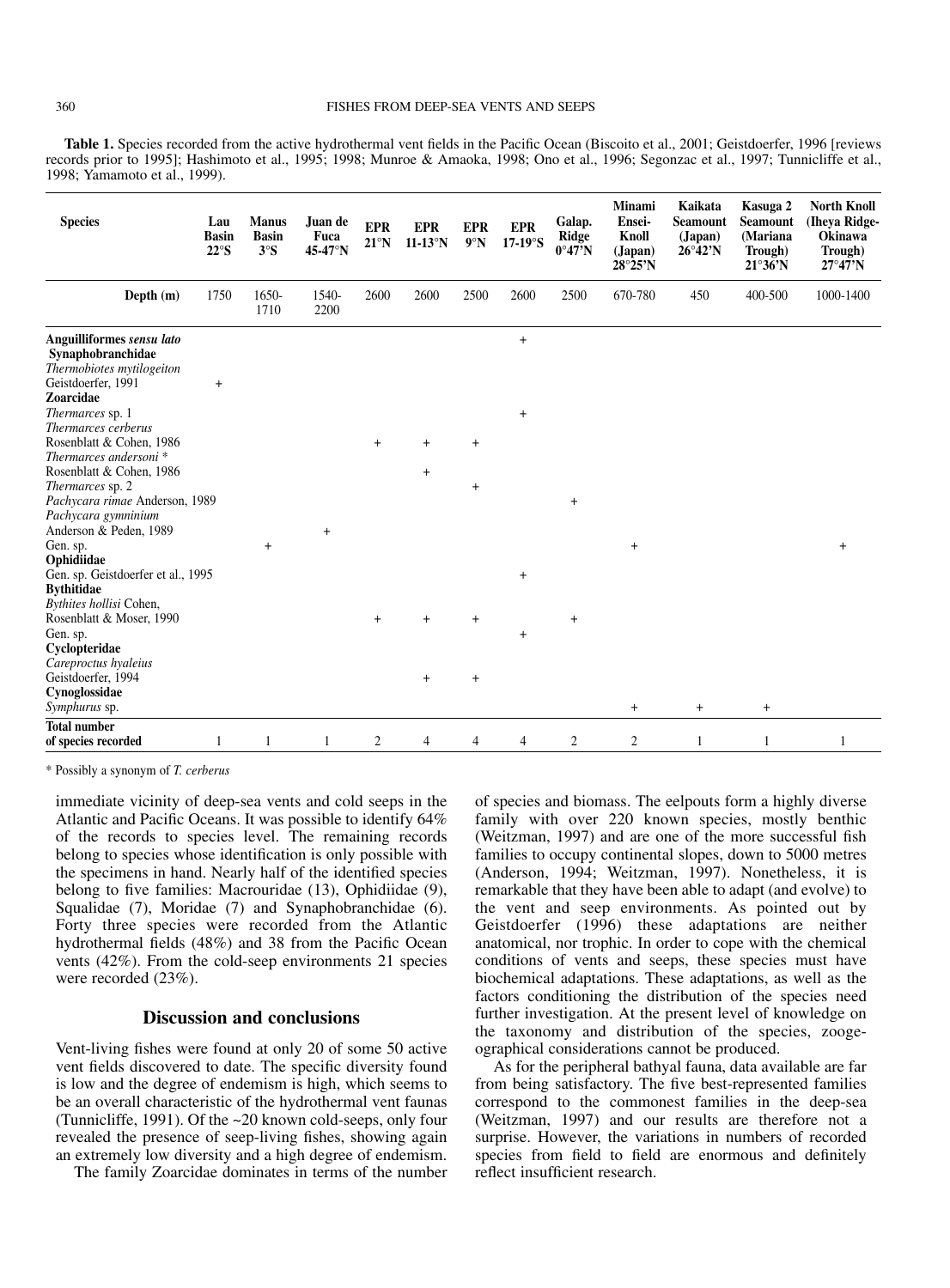Table 2. Species recorded from the active hydrothermal vent fields in the Atlantic and Indian Oceans and from the deep-sea cold seeps (Anderson, 1989; Anderson & Bluhm, 1996; Biscoito et al., 2001; Gebruk et al., 2000; Karmovskaya & Parin, 1999; Geistdoerfer, 1996; 1999; Hashimoto et al., 2001; Saldanha & Biscoito, 1997; Segonzac, 1992; Sibuet & Olu, 1998; Tunnicliffe, 1991).

|                                                                                                                                                                                                  | <b>Atlantic Ocean</b>          |                                      |                       |                                               |                     |                                   |                          | <b>Indian Ocean</b>    | Cold seeps                                                         |                                      |                                        |                                 |  |
|--------------------------------------------------------------------------------------------------------------------------------------------------------------------------------------------------|--------------------------------|--------------------------------------|-----------------------|-----------------------------------------------|---------------------|-----------------------------------|--------------------------|------------------------|--------------------------------------------------------------------|--------------------------------------|----------------------------------------|---------------------------------|--|
| <b>Species</b>                                                                                                                                                                                   | Logatchev<br>$14^{\circ}45'$ N | <b>Snake</b><br>Pit<br>$23^{\circ}N$ | TAG<br>$26^{\circ}$ N | <b>Broken</b><br><b>Spur</b><br>$29^{\circ}N$ | Rainbow<br>36°13'N  | Lucky<br><b>Strike</b><br>37°18'N | Kairei<br>$25^{\circ}$ S | Edmond<br>$24^\circ$ S | <b>Barbados</b><br><b>Accretionary</b><br>Prism<br>$10-11^\circ N$ | Florida<br>Escarp.<br>$26^{\circ}$ N | Peru<br><b>Trench</b><br>$5-6^\circ$ S | Sagami<br>Bay<br>$35^{\circ}$ N |  |
| Depth (m)                                                                                                                                                                                        | 2940-3005                      | 3500                                 | 3700                  | 3090                                          | 2320                | 1700                              | 2420<br>2450             | 3290-<br>3320          | 1950                                                               | 3500                                 | 3000<br>4500                           | $900 -$<br>1200                 |  |
| Synaphobranchidae<br>Ilyophis saldanhai<br>Karmovskaya & Parin, 1999<br>Gen. sp.*<br>Gadidae<br>Gaidropsarus sp.<br><b>Zoarcidae</b>                                                             |                                | $+$                                  | $+$                   | $\ddot{}$                                     |                     | $\ddot{}$                         |                          |                        |                                                                    |                                      |                                        |                                 |  |
| Thermarces pelophilum<br>Geistdoerfer, 1999<br>Pachycara thermophilum<br>Geistdoerfer, 1994<br>Pachycara sulaki Anderson, 1989<br>Pachycara sp.<br>Gen. sp.<br><b>Bythitidae</b><br>Cataetyx sp. | $+$                            | $\ddot{}$                            | $+$                   | $+$                                           | $\ddot{}$<br>$^{+}$ |                                   | $+$                      | $+$                    | $+$                                                                | $\ddot{}$                            | $\ddot{}$                              | $+$                             |  |
| Gen. sp.                                                                                                                                                                                         |                                | $\ddot{}$                            |                       |                                               |                     |                                   |                          |                        |                                                                    |                                      |                                        |                                 |  |
| <b>Total number</b><br>of species recorded                                                                                                                                                       | 1                              | 3                                    | 2                     | $\overline{2}$                                | $\overline{c}$      | 1                                 | 1                        |                        | 1                                                                  | -1                                   | -1                                     |                                 |  |

\* Possibly *Ilyophys saldanhai*

Although there are twice as many known active sites in the Pacific as in the Atlantic, the number of species recorded in the latter is higher (38 *vs* 43). Depth may well be the main responsible for this, as vent fields in the Atlantic range from 850 m down to 3650 m and the ones in the East Pacific are all around 2500 m depth. As pointed out by Merrett & Haedrich (1997) for the Porcupine Seabight, demersal fish abundance tends to increase with depth attaining a maximum around 1000 m and then decreasing sharply. This is in accordance with our data, where the highest number of records is from Menez-Gwen (850 m) and Lucky Strike (1700 m) on the Mid-Atlantic Ridge.

For the cold seeps, apart from the depth factor, insufficient ichthyological research may be the main reason for the low number of fish records.

The fact that the fields near the Azores Triple Junction have been more intensively studied by professional ichthyologists can also have influence in the results obtained. This bias precludes us from drawing conclusions on abundance, diversity and zoogeography of this fauna. To overcome it, scientific teams working on this field should be reinforced with fish biologists as well as more ship-time should be made available for this kind of research.

#### **Acknowledgements**

The authors are particularly indebted to the chief-scientists and crews of several research vessels, deep-submersibles and

Rovs of IFREMER, France and WHOI, USA, in which they were allowed to dive or from which they have obtained video footage and photographs. Much of the work done here was only possible due to grants from the European Union, the National Science Foundation (USA), the CNRS, URM 7 IFREMER and Dorsales Programme (France) and the Foundation for Science and Technology (Portugal). Part of the unpublished data presented was obtained under the framework of EU-MAST3 AMORES Project (contract MAS3-CT95-0040), the Portuguese PRAXIS XXI AMAR Project (Contract n° PRAXIS/2/2.1/MAR/1748/95), the EU-5th Framework Programme VENTOX Project (contract n° EVK3 CT1999 00003) and the ICCTI-IFREMER Franco-Portuguese Agreement in Oceanology.

## **References**

- **Anderson M.E. 1989.** Review of the eelpout genus *Pachycara* Zugmayer, 1911 (Teleostei: Zoarcidae), with descriptions of six new species. *Proceedings of the California Academy of Sciences,* **46**: 221-242.
- **Anderson M.E. 1994.** Systematics and Osteology of the Zoarcidae (Teleostei: Perciformes). *Ichthyological Bulletin of the J.L.B. Smith Institute,* **60**: 1-120.
- **Anderson M.E. & Bluhm H. 1996.** Description of a new species of *Pachycara* Zugmayer, 1911 from the abyssal south-eastern pacific and redescription of *P. thermophilum* Geistdoerfer, 1994, with a new key to the species. *Transactions of the Royal Society of South Africa*, **51**: 219-227.